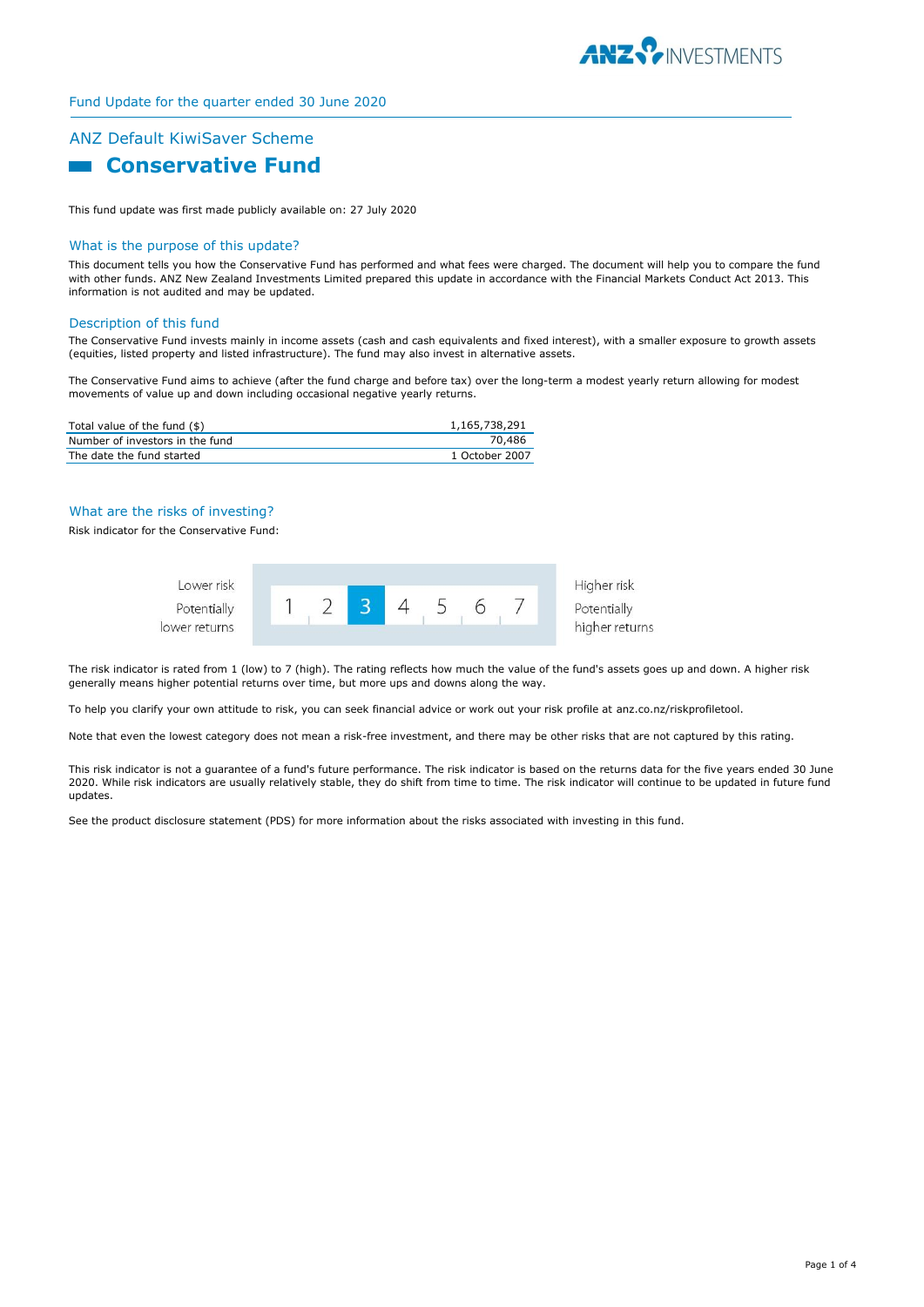# How has the fund performed?

|                                               | Average over past<br>five vears | Past vear |  |
|-----------------------------------------------|---------------------------------|-----------|--|
| Annual return                                 |                                 |           |  |
| (after deductions for charges and tax)        | 3.73%                           | 3.70%     |  |
| Annual return                                 |                                 |           |  |
| (after deductions for charges but before tax) | 4.97%                           | $5.29\%$  |  |
| Market index annual return                    |                                 |           |  |
| (reflects no deduction for charges and tax)   | 5.48%                           | 4.68%     |  |

The market index annual return is calculated using the target investment mix and the indices of each asset class.

Additional information about the market index is available in the statement of investment policy and objectives on the offer register at www.discloseregister.companiesoffice.govt.nz.



# **Annual return graph**

This shows the return after fund charges and tax for each of the last 10 years ending 31 March. The last bar shows the average annual return for the last 10 years, up to 30 June 2020.

**Important:** This does not tell you how the fund will perform in the future.

Returns in this update are after tax at the highest prescribed investor rate (PIR) of tax for an individual New Zealand resident. Your tax may be lower.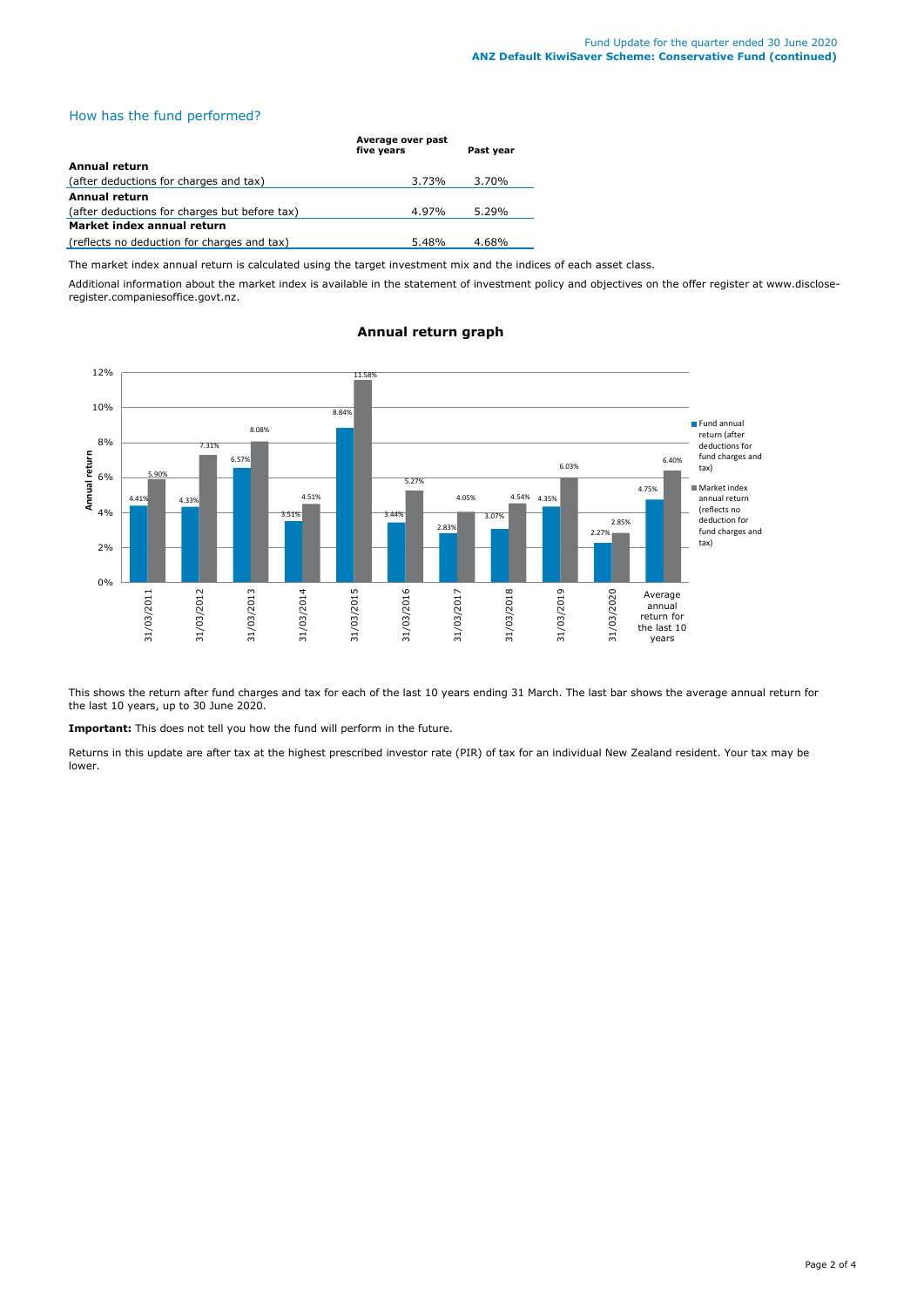# What fees are investors charged?

Investors in the Conservative Fund are charged fund charges. In the year to 31 March 2020 these were:

|                                                    | % of net asset value          |
|----------------------------------------------------|-------------------------------|
| Total fund charges <sup>1*</sup>                   | 0.46%                         |
| Which are made up of:                              |                               |
| <b>Total management and administration charges</b> | 0.46%                         |
| Including:                                         |                               |
| Manager's basic fee                                | 0.40%                         |
| Other management and administration charges        | 0.06%                         |
| <b>Total performance based fees</b>                | 0.00%                         |
|                                                    | Dollar amount per<br>investor |
| <b>Other charges</b>                               |                               |
| Membership fee <sup>2</sup>                        | \$18                          |

\* The manager expects that the fund charges for the next scheme year will be different from the fund charges disclosed in this fund update because the manager's basic fee was reduced on 28 June 2019 from 0.45% to 0.38% per year.

Investors are not currently charged individual action fees for specific actions or decisions (for example, for withdrawing from or switching funds). See the PDS for more information about Scheme fees.

Small differences in fees and charges can have a big impact on your investment over the long term.

#### Example of how this applies to an investor

Sarah had \$10,000 in the fund at the start of the year and did not make any further contributions. At the end of the year, Sarah received a return after fund charges were deducted of \$370 (that is 3.70% of her inital \$10,000). Sarah also paid \$18 in other charges. This gives Sarah a total gain after tax of \$352 for the year.

# What does the fund invest in?

### **Actual investment mix<sup>3</sup> Target investment mix<sup>3</sup>**

This shows the types of assets that the fund invests in. This shows the mix of assets that the fund generally intends to invest in.